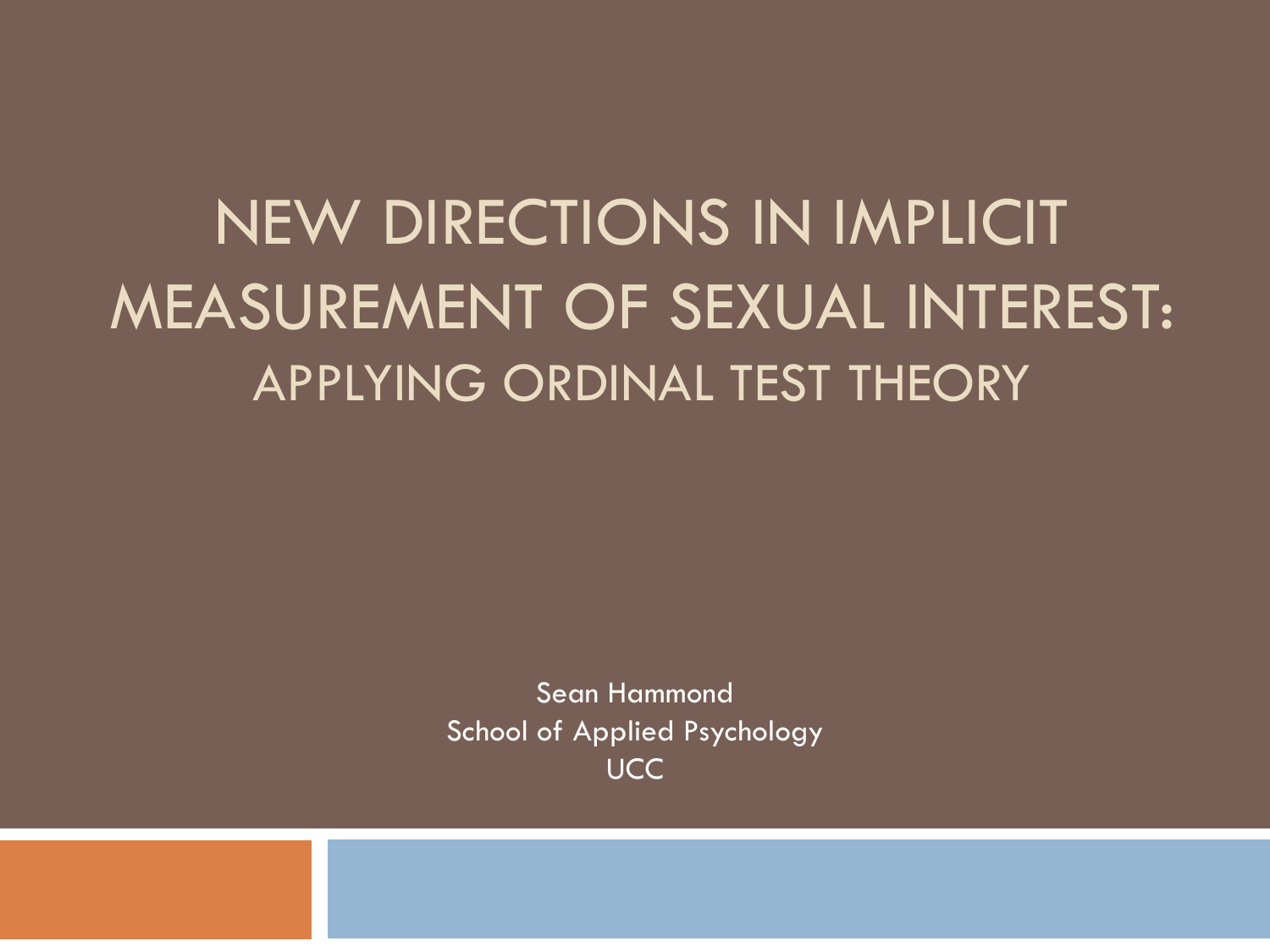#### Implicit Measurement

*"Implicit measurement involves the elicitation of nonvolitional responses that serve to indicate the presence and/or degree of an underlying latency"* Hammond, Griffin & Devine 2011

 $\Box$  Primary purpose is to avoid response biases due to impression management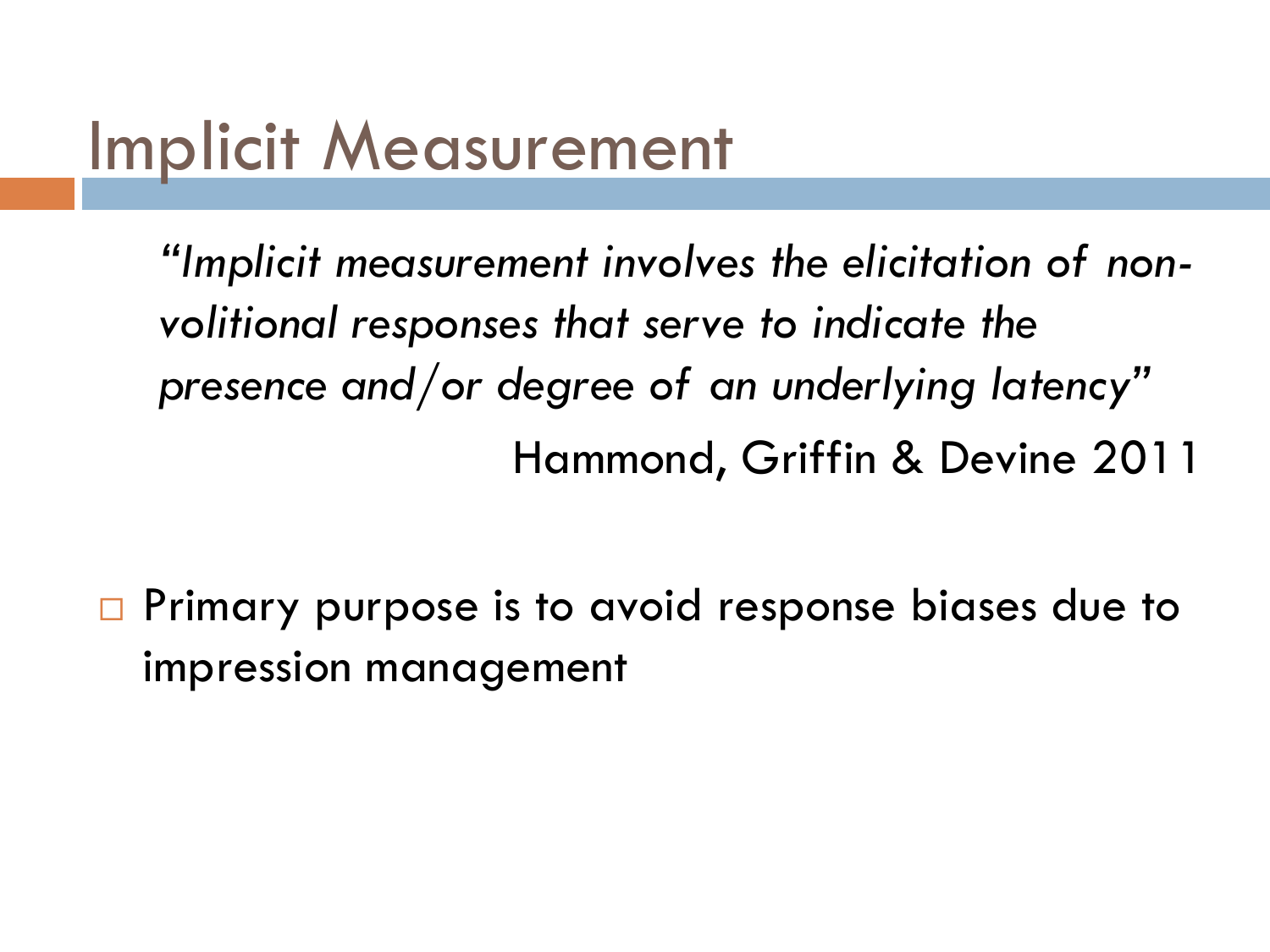# Challenges in Implicit Measurement

- $\Box$  The Challenge of Isomorphism
- □ The Challenge of Implicit Measurement
- □ The Challenge of Information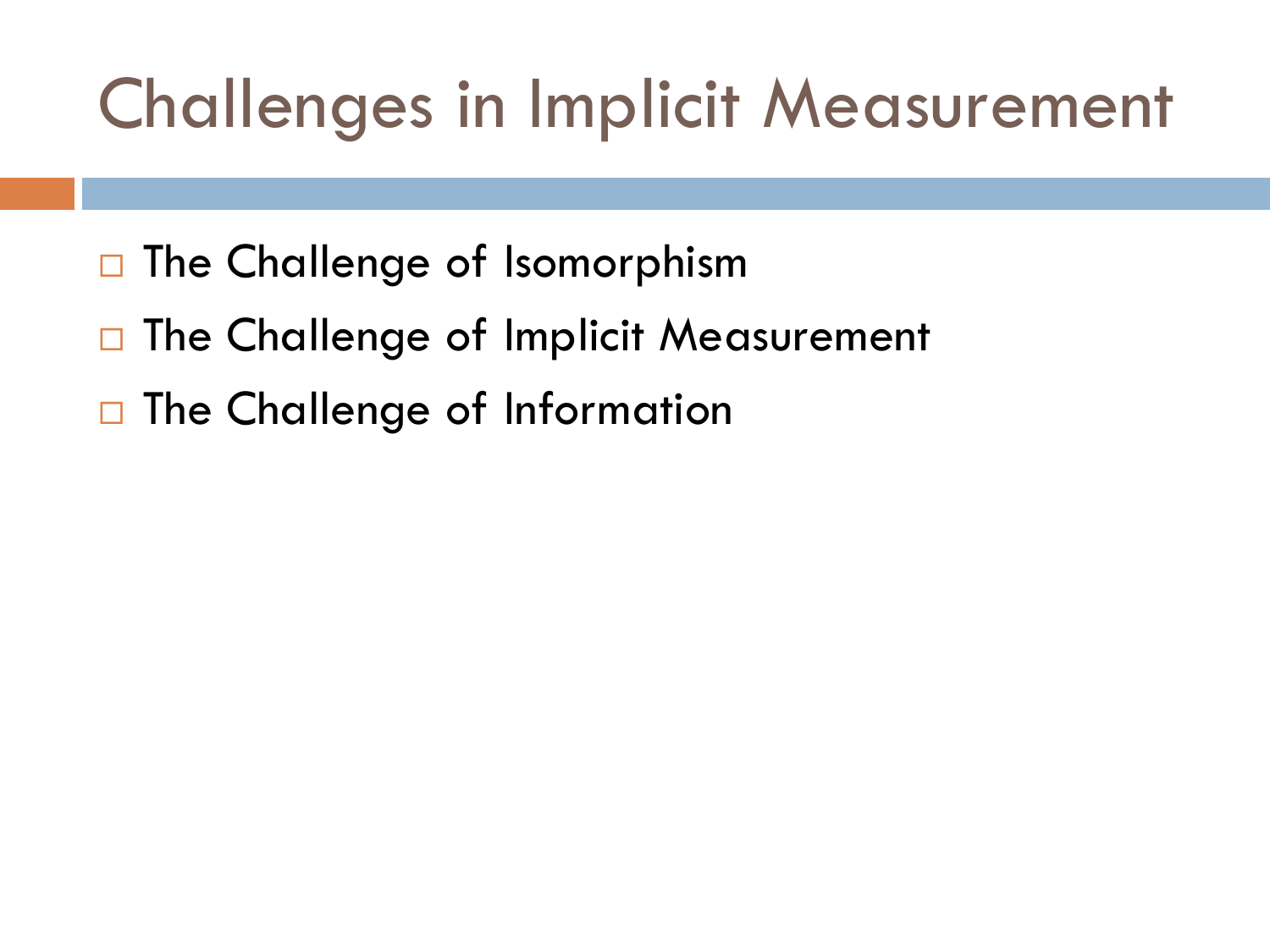# The Isomorphic Challenge

- □ Observed measurements are often simple and accurate. For example:
	- **□** Reaction times (IAT)
	- **□** Viewing Times (VT)
	- **□ Changes in Penile Circumference (PPG)**
- □ Fundamental assumption that measurements are isomorphic to the construct in question
	- At best the measures are indirect estimates of the construct in question
	- $\blacksquare$  This is essentially an issue of validity  $-$  measures may be highly reliable but their interpretation may be fallacious.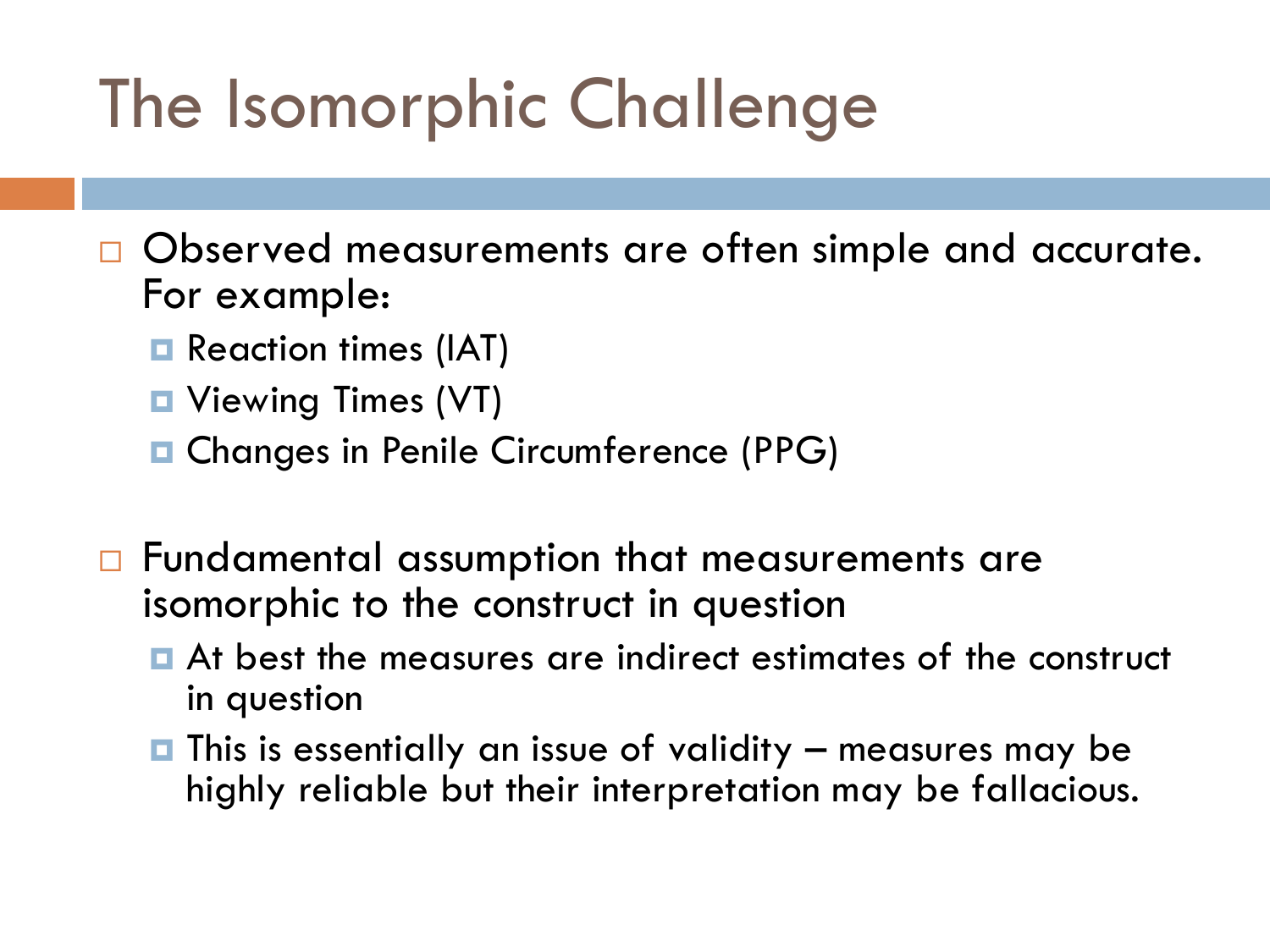# The Ipsative Challenge

- $\Box$  Many implicit strategies involve inherent ipsative judgements (Glasgow 2012).
- $\Box$  This militates against arriving at normative conclusions (Hammond & Barrett, 1999).
- □ This is a particular challenge for viewing time and PPG
- $\Box$  Essentially such measurements are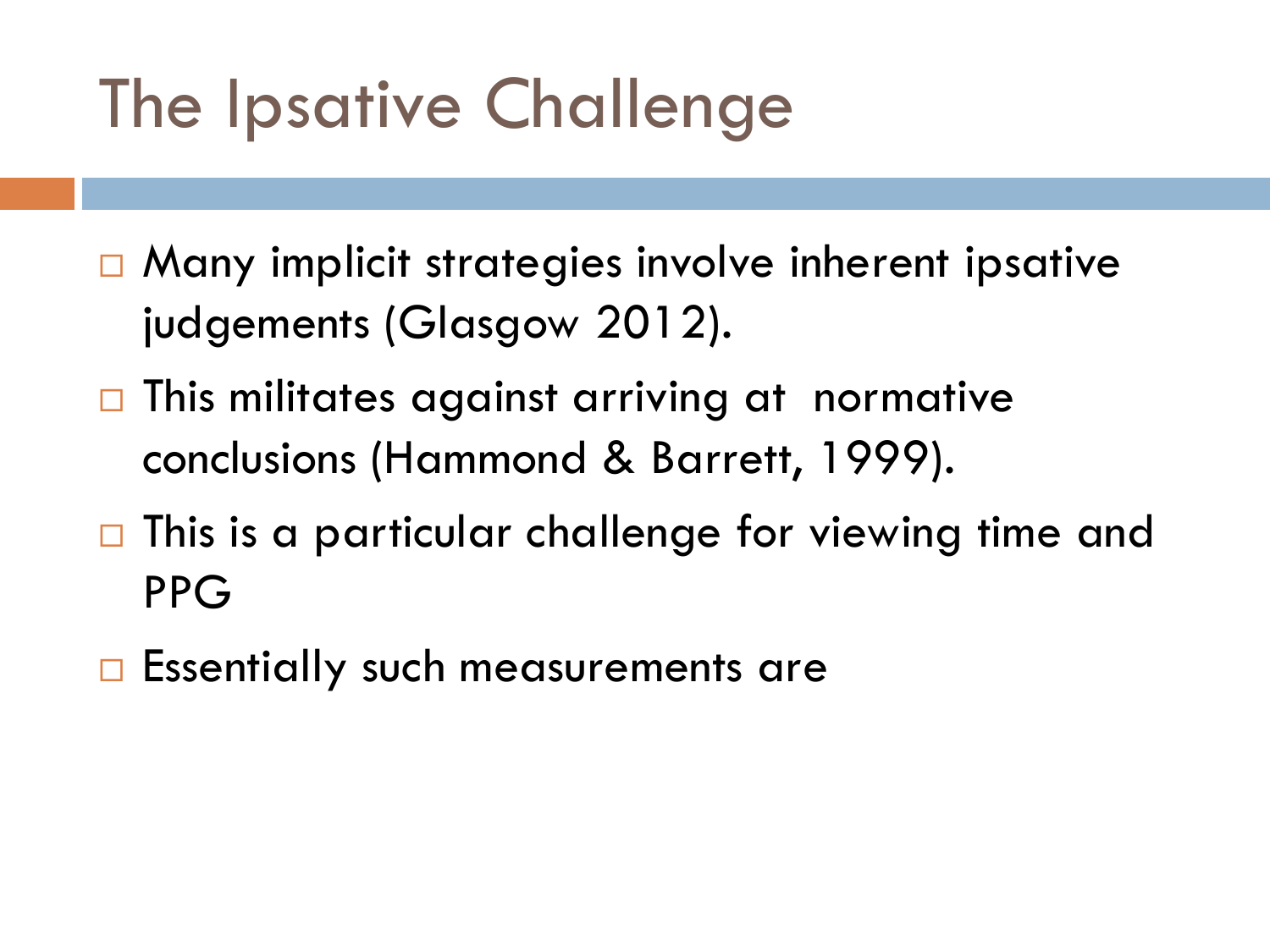# The Information Challenge

- $\Box$  Typically there is a comparison of measures taken under a number conditions.
- □ Summarising this information will inevitably result in loss of information.
- $\Box$  Eg. The mean reaction time comparison in the standard IAT approach.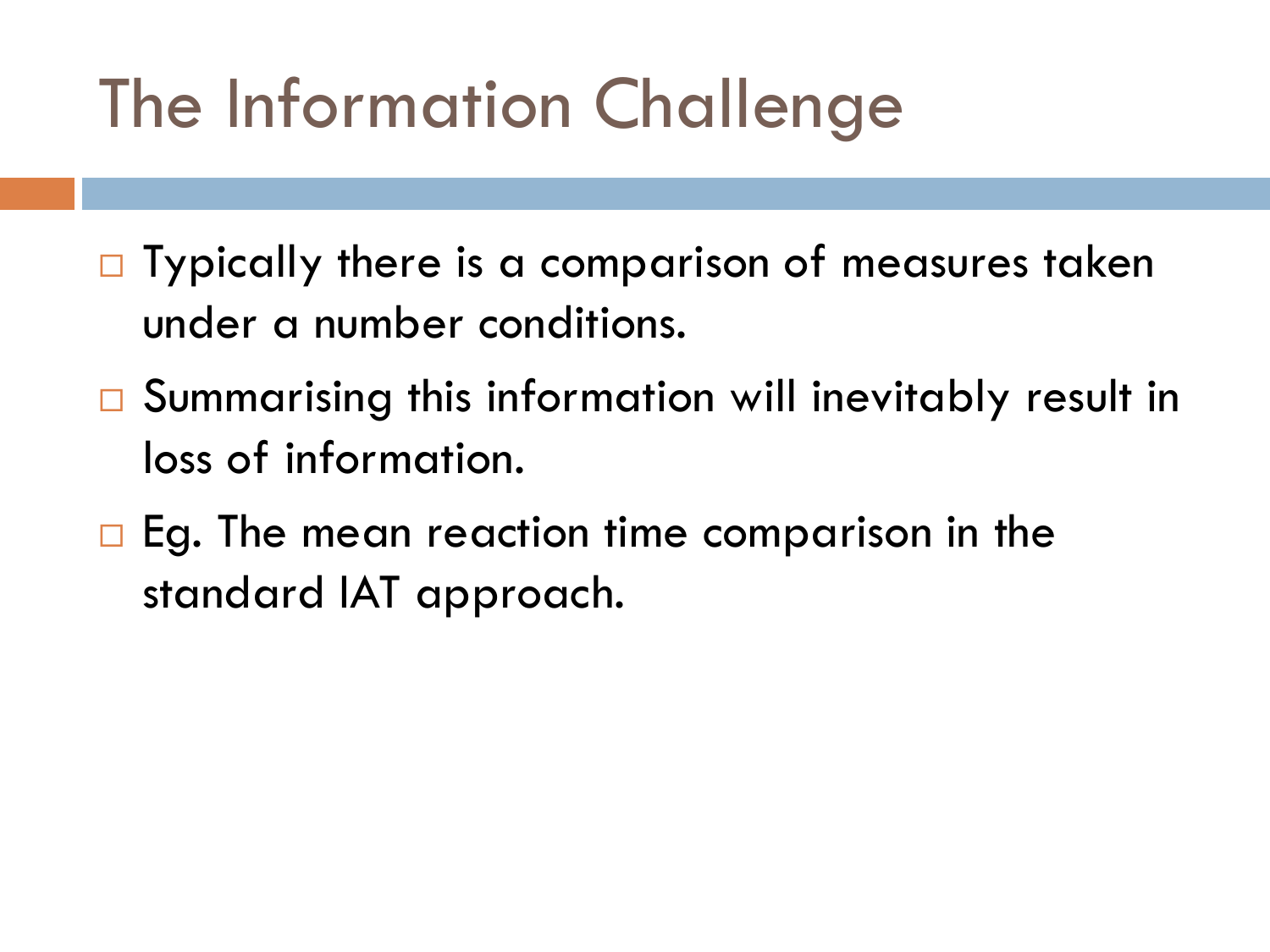## A Broad and Practical Definition of Measurement

*"Measurement is an operation applied in order to make comparison between objects"*

Hammond (2006)

- $\Box$  This definition departs from representational measurement theory
- $\Box$  It encompasses qualitative and quantitative distinctions
- □ Ordinal Measurement Theory focuses upon the ordinal relationship between objects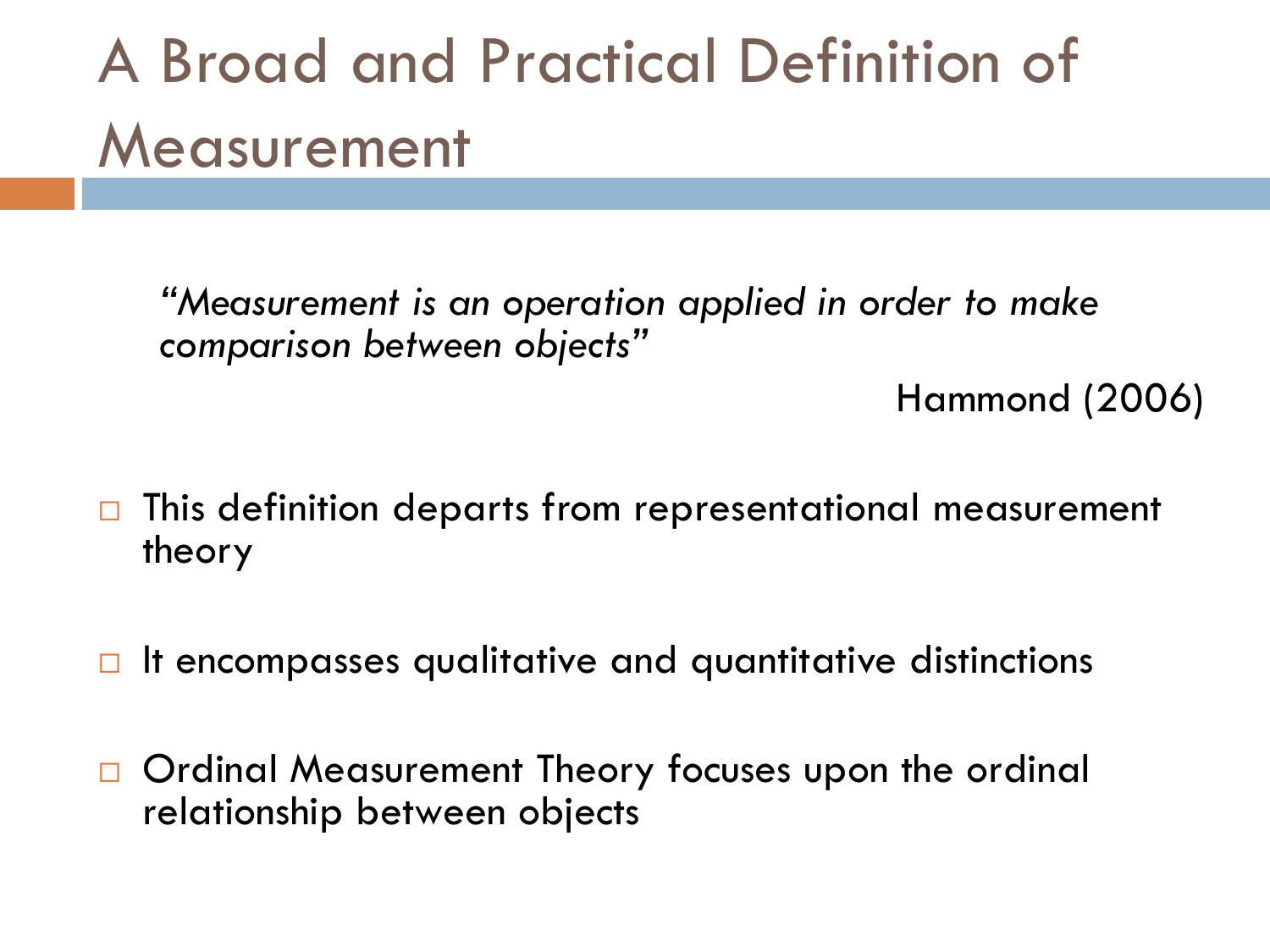## Dominance Relations

|                  |   | <b>Raw Data</b> |                |                |      |                         |                |   |   |   |
|------------------|---|-----------------|----------------|----------------|------|-------------------------|----------------|---|---|---|
|                  |   |                 | v1             | V <sub>2</sub> | v3   | V <sub>4</sub>          | V <sub>5</sub> |   |   |   |
|                  |   | P1              | 2.3            | 3.4            | 4.1  | 1.7                     | 7.6            |   |   |   |
|                  |   | p2              | 4.1            | 5.6            | 8.2  | 5.9                     | 4.5            |   |   |   |
|                  |   | p3              | 0.5            | 0.1            | 0.8  | 0.2                     | 0.3            |   |   |   |
|                  |   | p4              | 20.3           | 34.1           | 45.2 | 99.2                    | 35.6           |   |   |   |
|                  |   |                 |                |                |      |                         |                |   |   |   |
| <b>Rank Data</b> |   |                 |                |                |      | <b>Dominance Matrix</b> |                |   |   |   |
| 4                | 3 | 2               | 5              |                |      |                         | 3              | 4 | 2 | 3 |
| 5                | 3 | 1               | $\overline{2}$ | 4              |      |                         |                | 4 | 3 | 3 |
| 2                | 5 | 1               | 4              | 3              |      | 0                       | $\bigcirc$     |   |   |   |
| 5                | 4 | 2               | 1              | 3              |      | 2                       | 1              | 3 |   | 2 |
|                  |   |                 |                |                |      |                         |                | 3 | 2 | ٠ |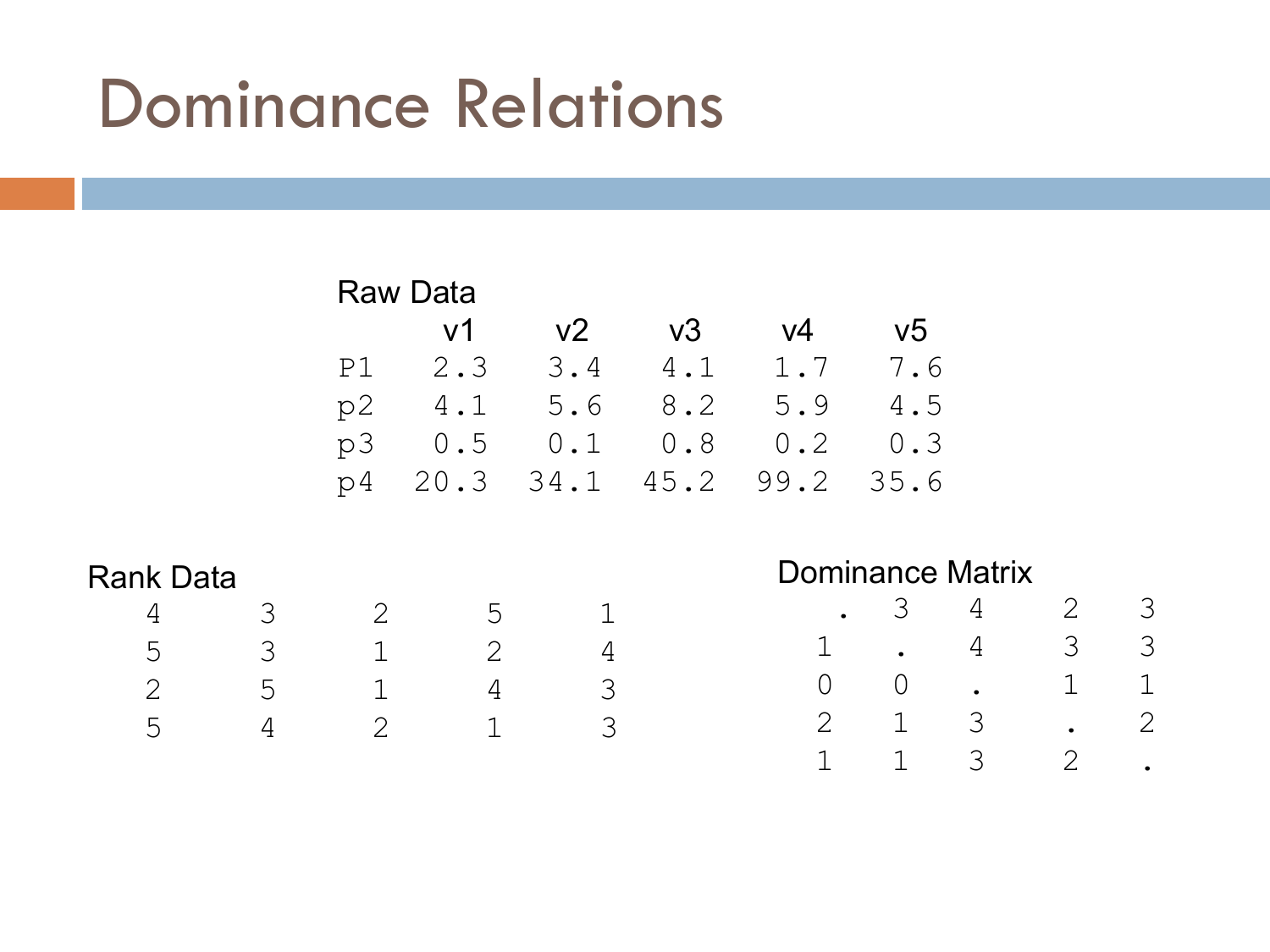## Implicit Association Task

#### **□** Simplistic scoring

- Mean RT difference between the two conditions
- Sometimes a *t* or *d* statistic utilising variability

#### Difficulties not often addressed

- **RT's notoriously non-normal, prone to outliers so that interval** measurement is distorting
- **Might assume other distributions but this adds complexity to** the summary statistics utilised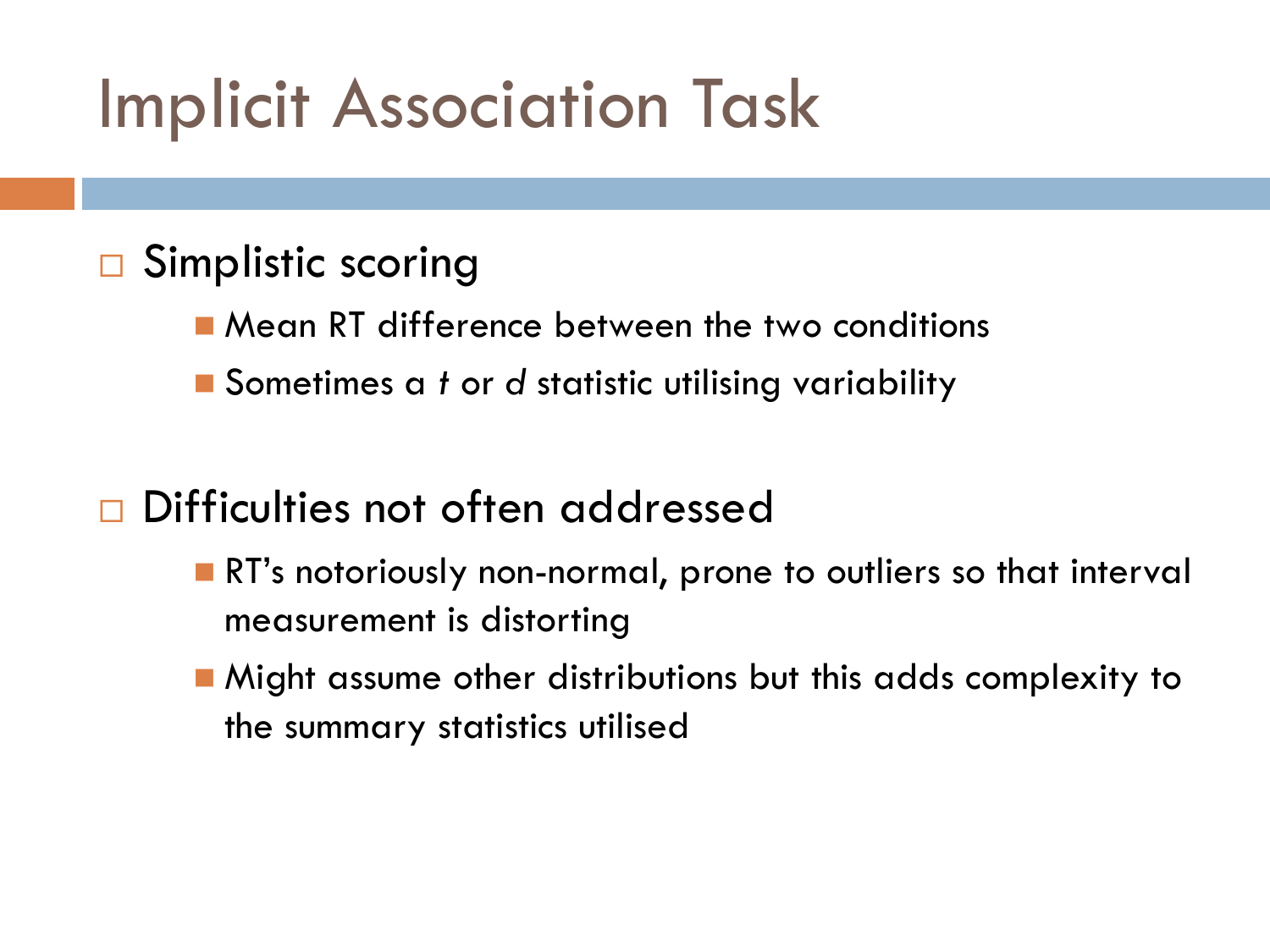## Simple use of Dominance Relations

- $\Box$  The score is the degree to which RTs in condition A are longer than in condition B? (A dominance score)
- □ No need for distributional assumptions or statistical jiggery pokery to salvage ill-fitting data
	- Generate a Bernoulli distributed vector d so that:-

\n- If 
$$
a_i > b_i
$$
 then  $d_i = 1$
\n- If  $a_i < b_i$  then  $d_i = 0$
\n

Where  $i=1...n$  of stimuli

 $\Box$  Using vector d, direct individual scores may be derived using:-

$$
p = \frac{n!}{r!(n-r)!} \times 0.5^{r} \times 0.5^{n-r}
$$
 Where  $r = \Sigma d_i$   

$$
z = \Theta^{-1}(p)
$$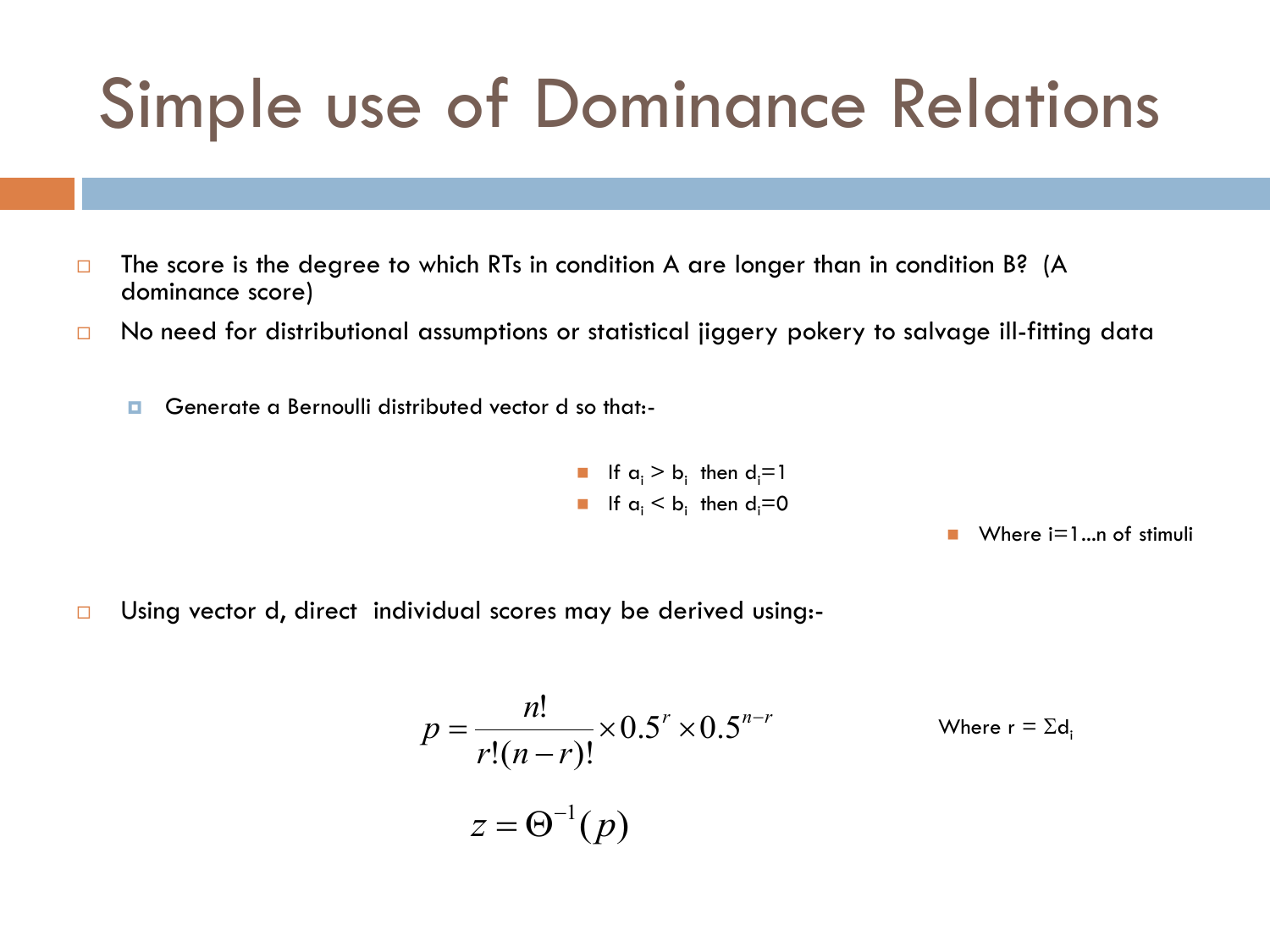## Misogeny Results

|                 | Rapists (19) | General (189) | Sig      | <b>Effect Size</b> |
|-----------------|--------------|---------------|----------|--------------------|
| $\ddagger$      | 0.09(0.13)   | 0.07(0.21)    | ns       | 0.11               |
| $\mathsf{d}$    | 1.02(1.52)   | 0.93(1.41)    | ns       | 0.06               |
| Dom             | 9.44(8.61)   | 14.58 (8.69)  | p < 0.05 | 0.59               |
| <b>Binomial</b> | 0.03(0.04)   | 0.06(0.05)    | p < 0.05 | 0.55               |

Dominance vector approach Alpha = 0.94

Differential stimulus analysis possible (IRT, Factor Analysis etc.)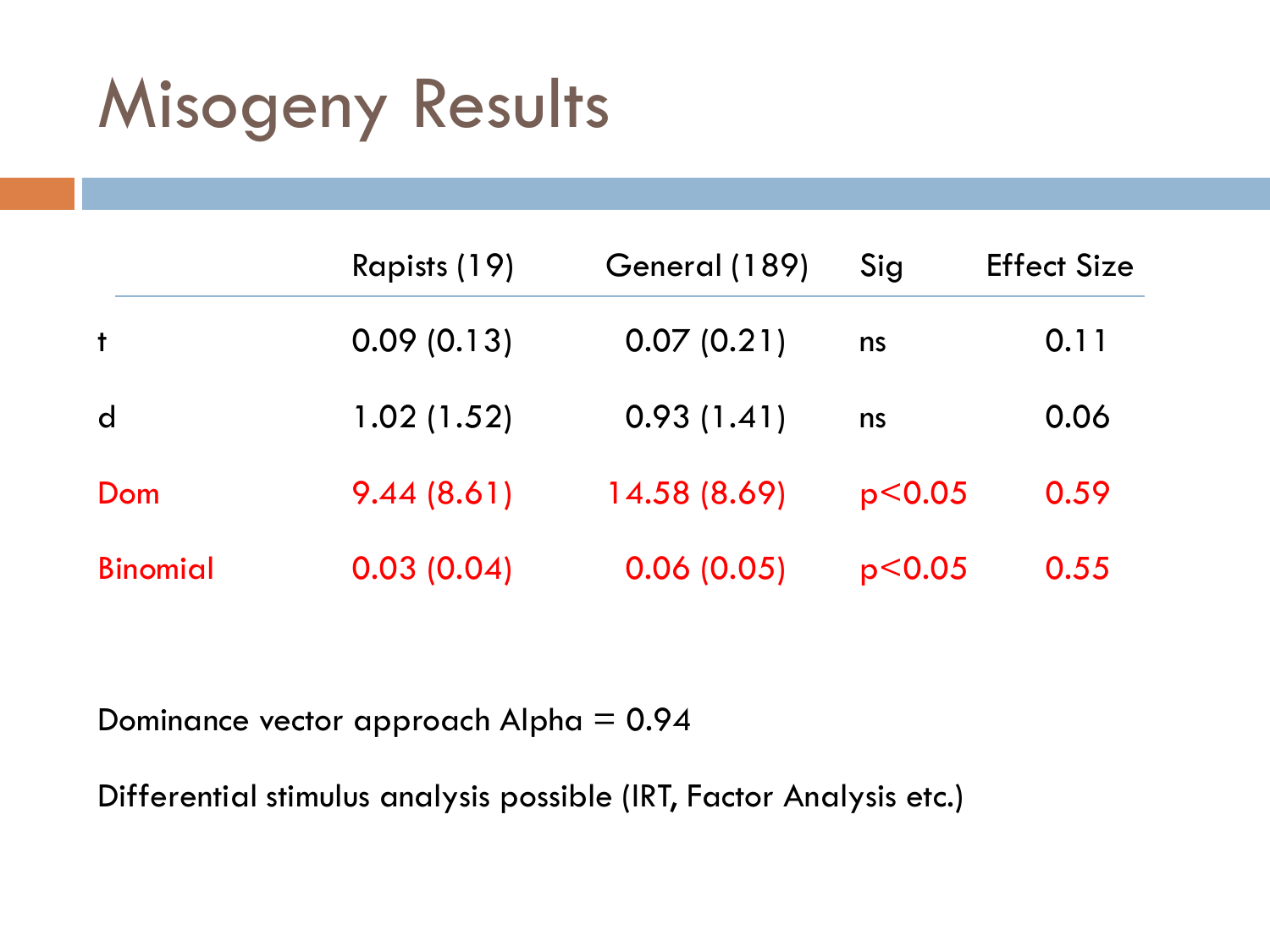## Modelling Dominance Relations

#### $\Box$  Thurstone

$$
p_{ij} = \Theta\left(\frac{\delta_i - \delta_j}{\sigma_i^2 + \sigma_j^2 - 2\sigma_{ij}}\right)
$$

□ Bradley-Terry-Luce

$$
p_{ij} = \frac{e^{(\delta_i - \delta_j)}}{1 + e^{(\delta_i - \delta_j)}}
$$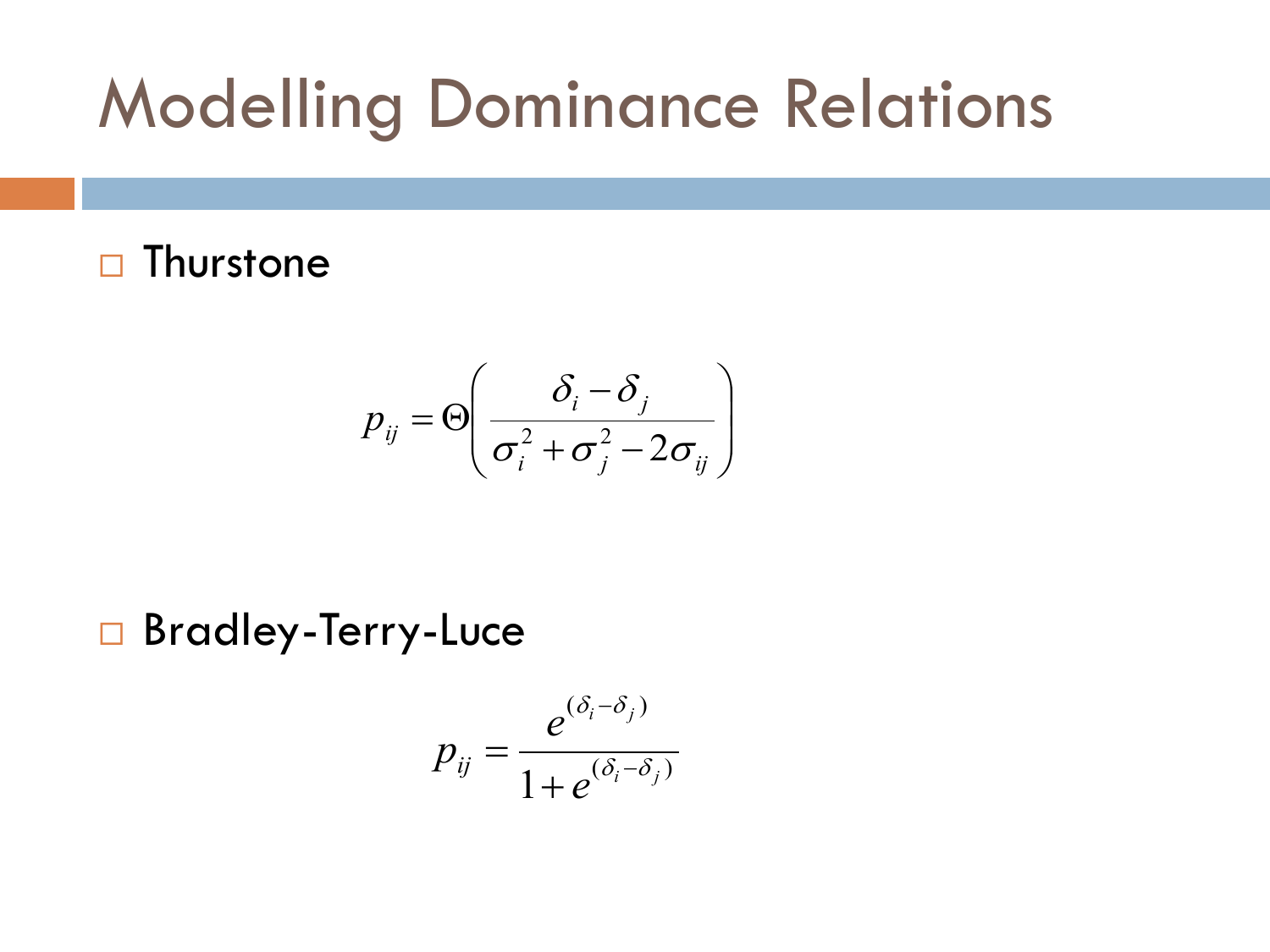# Viewing Time Paradigm

- $\Box$  Introduced by Gene Abel (1996) as a means of identifying 'deviant' sexual interest.
- □ Simple to administer and does not require sexually explicit images
- But
	- **□** Data are purely ipsative so comparison between cases is problematic
	- $\blacksquare$  The scoring process is rather opaque, indices of reliability are suspect.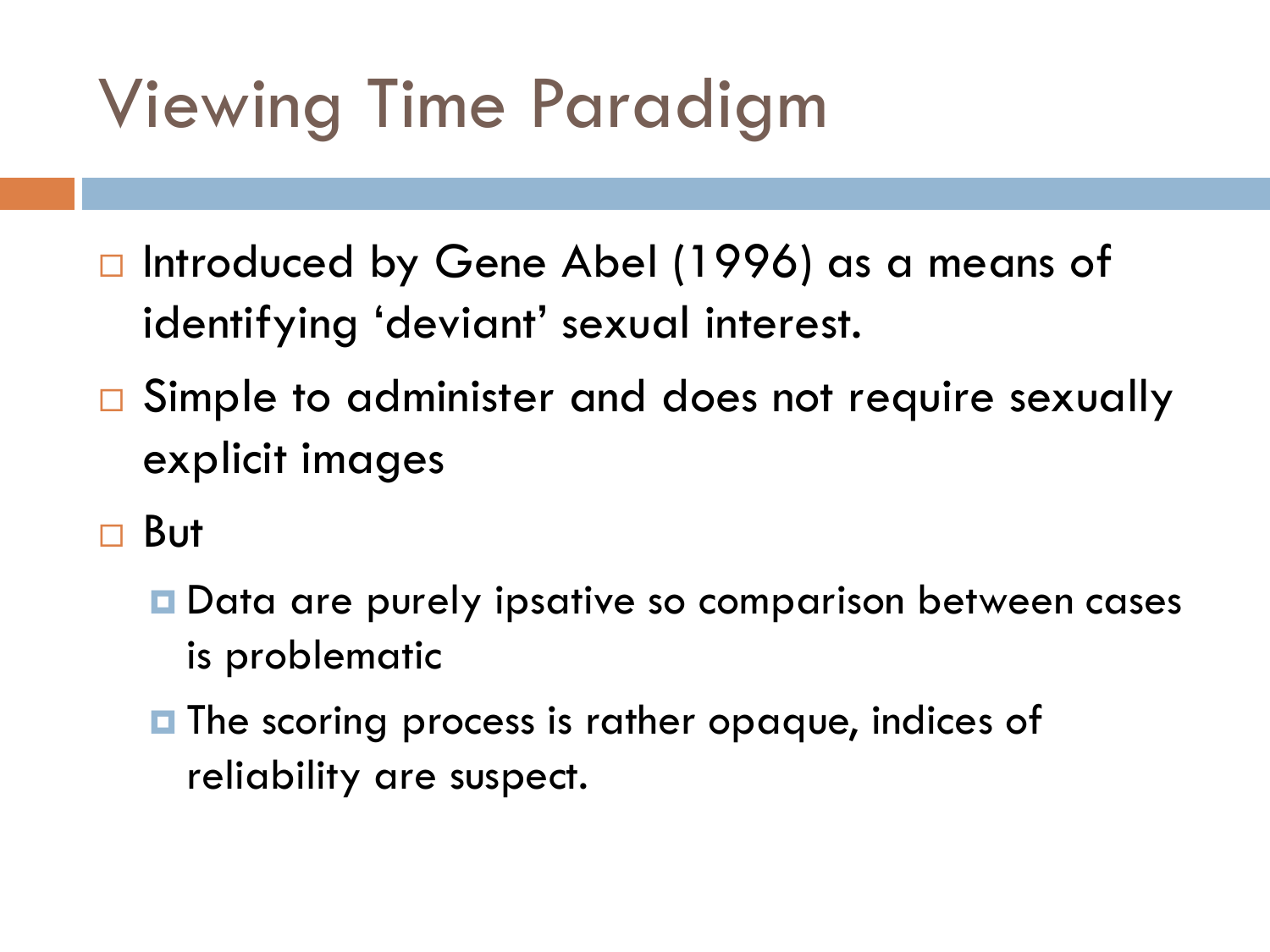## Modelling the VTP

$$
p_{nij} = \frac{e^{(2(\delta_i - \delta_j)(\theta_n - \overline{\delta}_j))}}{1 + e^{(2\theta_n(\delta_i - \delta_j) - (\delta_i^2 - \delta_j^2))}}
$$

**Where** 

 $p_{nij}$  = the probability of person n favouring stimulus i over stimulus j  $\delta_i$  = the scale parameter for stimulus i (derived from a standard BTL estimation.)  $\theta_n$  = the trait strength of person n  $\delta_{\cdot} + \delta$  $\ddot{}$ 

$$
\overline{\delta}_{ij} = \frac{\partial_i + \partial_j}{2}
$$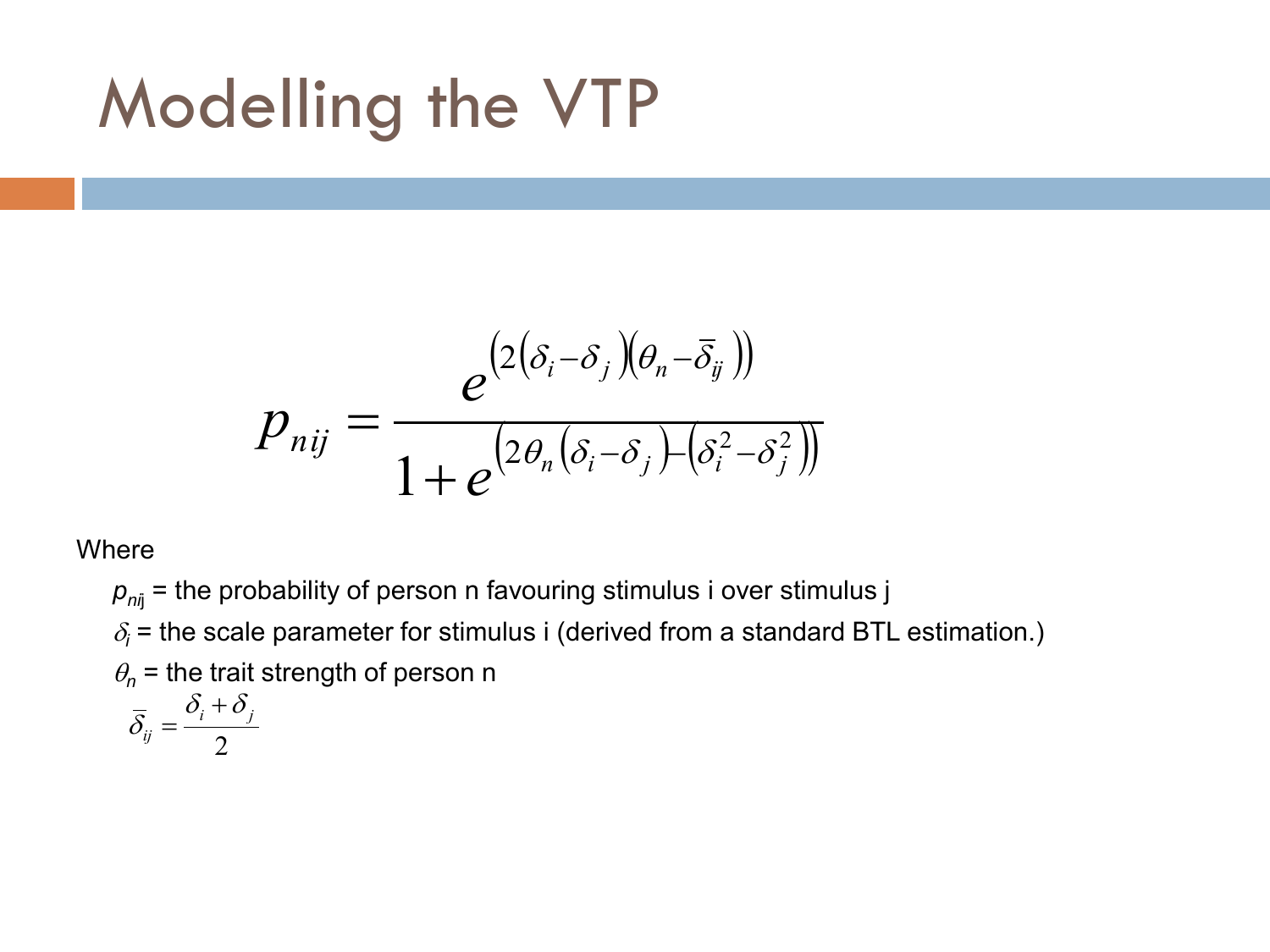#### **Estimation**

Likelihood for the model

$$
L = \prod_{n} \prod_{j} \prod_{i} \frac{e^{(2\theta_n(\delta_i - \delta_j) - (\delta_i^2 - \delta_i^2))}}{1 + e^{(2\theta_n(\delta_i - \delta_j) - (\delta_i^2 - \delta_i^2))}}
$$

Leading to an estimation algorithm for  $\theta$ 

$$
\theta_n^{t+1} = \theta_n^t - \frac{2\left(\sum s_{ni}\delta_i - \sum \delta_i \sum_{j,j\neq i} p_{nij}\right)}{-4\sum_i \sum_{j,j\neq i} (\delta_i - \delta_j)^2 p_{nij} (1 - p_{nij})}
$$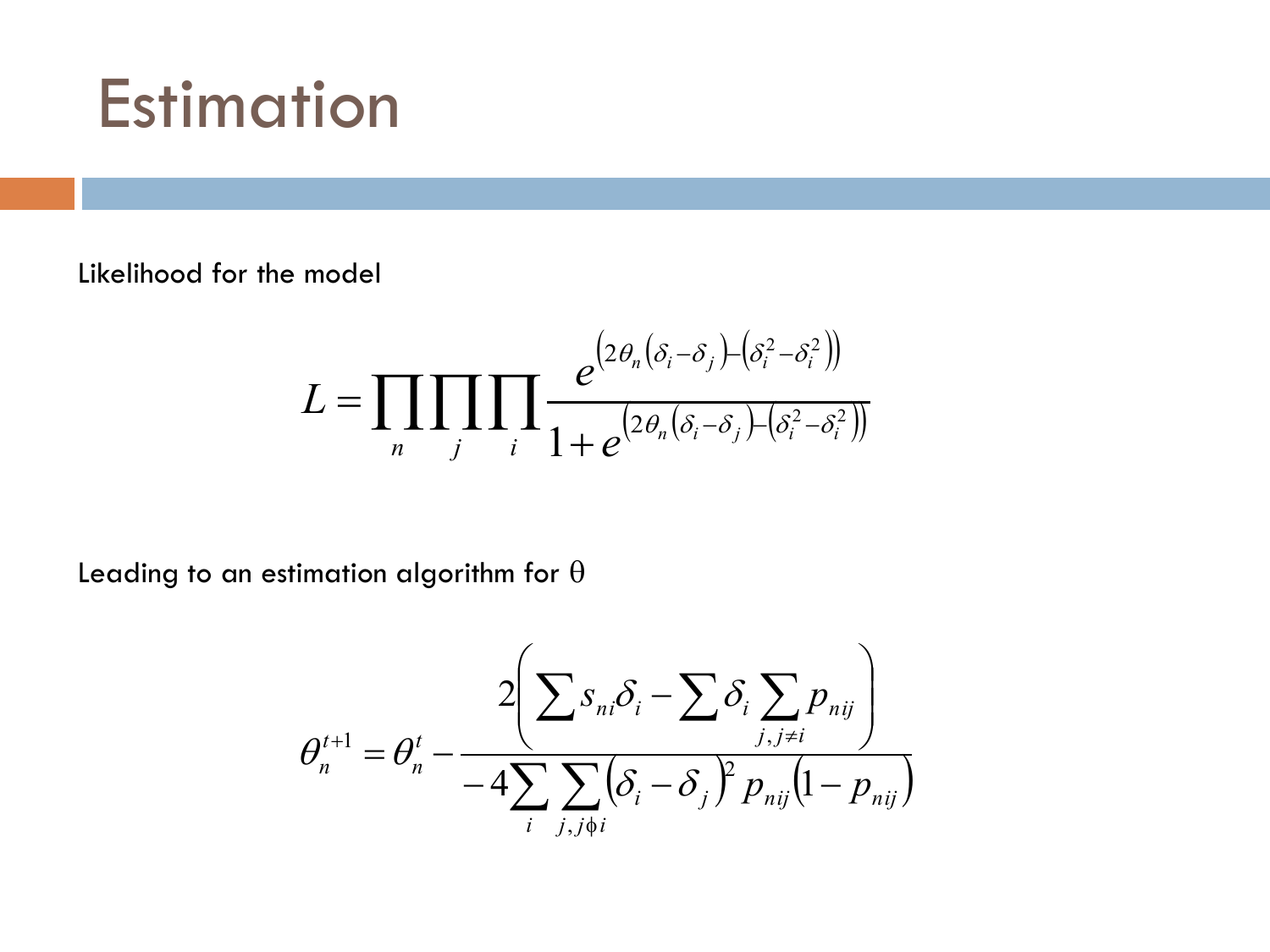#### Unidimensional Model



Estimate of fit  $\chi^2 = 538.56$  awful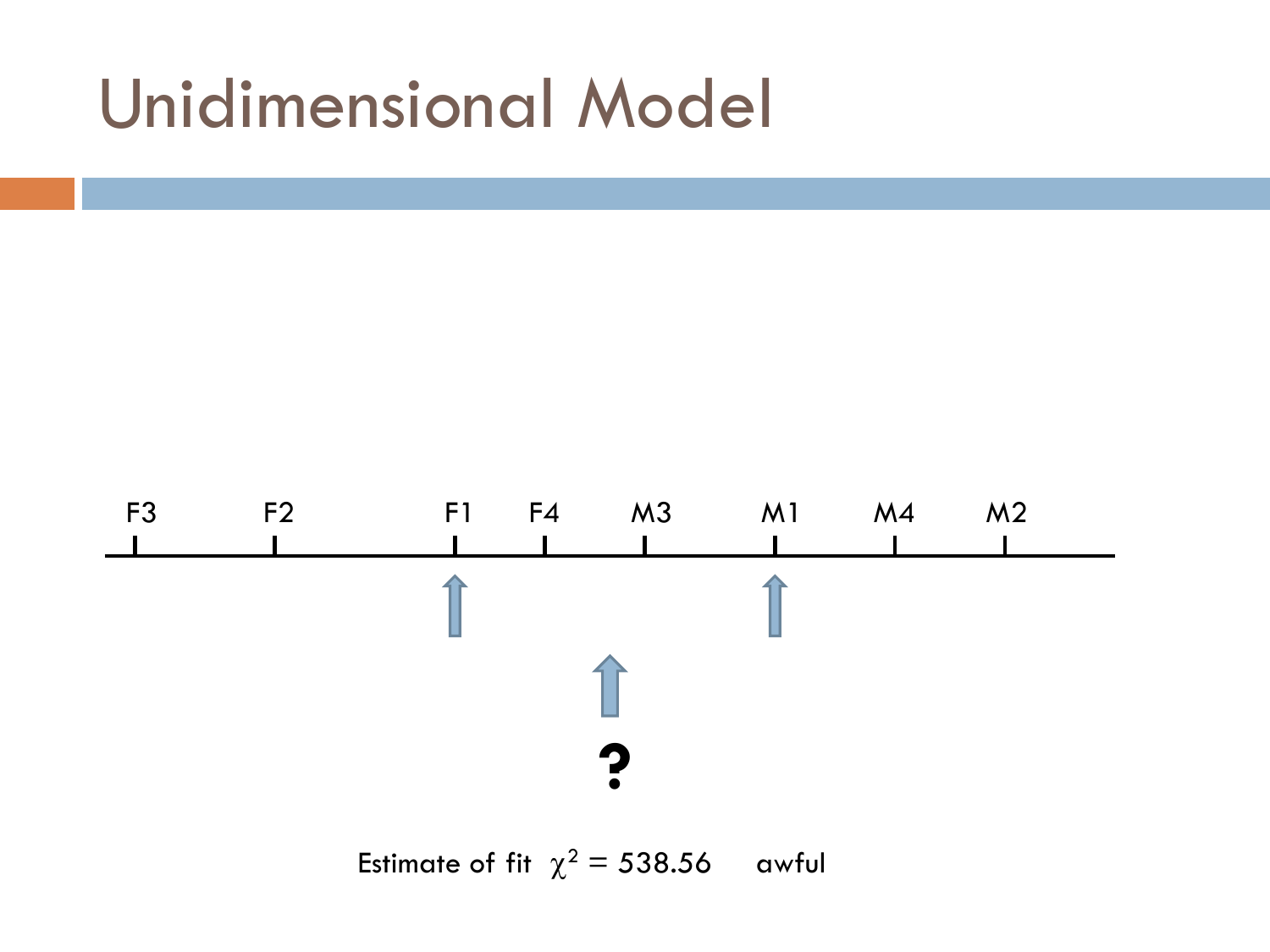## Multidimensional Unfolding

$$
p_{nij} = \frac{\exp^{(-c\left(d_m^2 - d_{jn}^2\right))}}{1 + \exp^{(-c\left(d_m^2 - d_{jn}^2\right))}}
$$

- $d_{in}$  = distance function linking person n with stimuli i
- $c = scaling constant$

Likelihood not feasible but a loss function is possible :-

$$
f = (d_{in}^{2} - t_{i}) - \sum_{k=1}^{m} (x_{ik} - y_{nk})^{2}
$$

- $t_i$  = scaling constant per stimulus
- $x_{ik}$  = coordinate location of stimulus i on dimension k
- $y_{ik}$  = coordinate location of person j on dimension k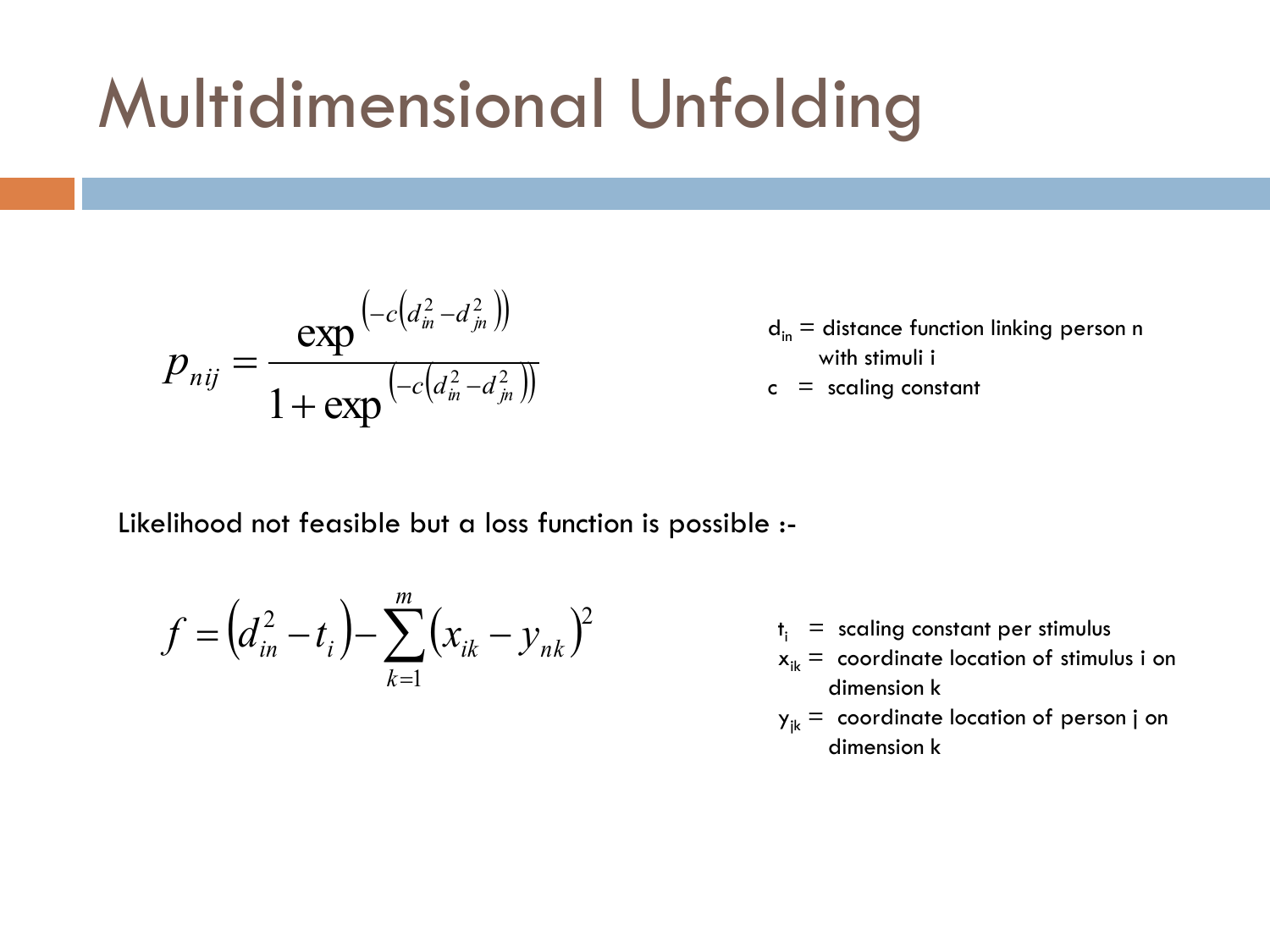# Placing Individuals with the Measured Space



F1 Prepubescent females F2 Pubescent females F3 Young Adult females F4 Adult females F5 Elderly females M1 Prepubescent males M2 Pubescent males M3 Young Adult males M4 Adult males M5 Elderly males  $\star$  Rapist of elderly women Gay non-offending males Hetero non-offending males Molester of female children Molester of male and female children